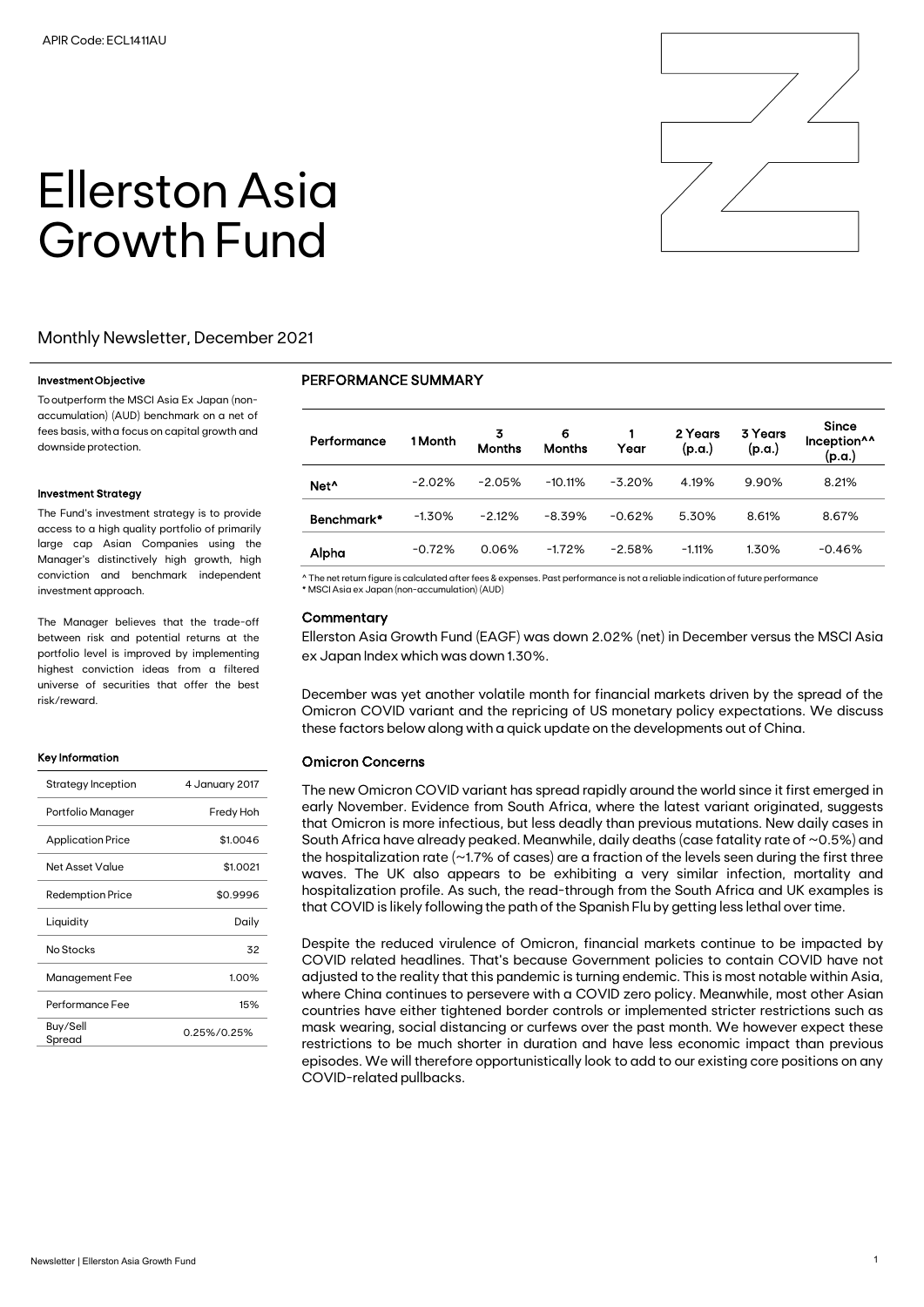### Mini Taper Tantrum

Last month, we highlighted the hawkish pivot by the US Federal Reserve towards a faster pace of quantitative tapering. This has coincided with financial markets pricing in the prospects of a first interest rate hike by March 2022 and a total of 4 hikes in 2022. The US 10 year bond yield has climbed from a low of 1.34% in early December to 1.74% in early January. This has fuelled strong performances in rate sensitive stocks, including DBS (+9% during December) and DGB Financial (+5% during the month) in the EAGF portfolio. Conversely, unprofitable and expensive Technology and Healthcare stocks were sold off heavily throughout December. The 2013 Taper Tantrum showed that the policy transition phase can result in a short and sharp sell-off in equities as investors adjust to a 'new normal' of lower liquidity and higher rates. We are starting to see this play out again, particularly in the parts of the market with high valuations.

As our investors know, Ellerston Asia's core philosophy is to own quality growth companies. Our strategy doesn't change to suit different market conditions as we strongly believe that investing in businesses with high and structural growth is a sustainable long term strategy for generating positive absolute and relative returns. Factor rotations such as the one we're currently experiencing can therefore have a temporary adverse effect on performance. We note that the portfolio weighted average PE of EAGF is currently ~21x and the weighted average earnings growth is ~19% for a PEG ratio of 1.1x. We are therefore paying an appropriate price for growth at this point in the cycle.

We remain comfortable with our portfolio positioning, where we are overweight secular growth sectors such as Technology and also beneficiaries of rising interest rates such as Financials. This barbell approach reflects two considerations. Firstly, US inflation is likely to remain strong until April, when a high base effect kicks-in. 1Q2022 meanwhile will likely see above trend inflation prints, which will add fuel to the monetary tightening narrative. This should be a supportive environment for Financials. The second consideration is the fact that whenever the Fed does decide to raise interest rates, it will be rising from a historically low base. After adjusting for inflation, real interest rates are likely to remain close to zero or even negative. This interest rate backdrop should also be supportive for equities and technology/growth stocks in particular. Furthermore, COVID highlighted the importance of technology to the way that we work, communicate and interact. These behavioural changes should persist even after COVID. As such, we believe the underlying demand and earnings outlook for many technology companies is likely to remain strong irrespective of the monetary policy environment.

### China Update

There were two developments with regards to China during December. The first was the 50bps cut in the Reserve Requirement Ratio (RRR) by the PBOC. This incremental easing was in response to the notable slowdown in the Chinese economy due to continued COVID related lockdowns and troubles in the property sector. We expect further minor easing measures to be announced in the coming months.

The second development was the re-escalation of US/China geopolitical tension. Specifically, the US finalized the rules within the Holding Foreign Companies Accountable Act. This could see Chinese companies that fail to comply with US auditing requirements being delisted from US exchanges within 3 years, which would be sooner than what the market had expected. China is understandably looking for a compromise on this issue. But we do not believe the Chinese Government wants domestic companies making additional disclosures given the country's increased focus on 'data security'. Similarly, we do not expect the US to concede in the near term given China remains one of the few topics that receives bi-partisan political support. As such, we believe this delisting issue could remain an overhang on Chinese American Depository Receipts (ADRs) throughout 2022. We are underweight ADRs as a group and overweight Hong Kong Exchange as it will be the natural beneficiary of Chinese ADRs re-listing back home.

Despite these aforementioned concerns and the challenges encountered over the past 12 months, China's economy is still forecast to grow by ~5.2% in 2022, which is faster than any developed market in the world. Heading into 2022, we are becoming more constructive on China's domestic demand story in light of the incremental easing that is expected in the coming months. Within our China portfolio, we are currently overweight the consumer sector.

#### Portfolio Performance Summary

Taiwan and India were the largest contributors to alpha during December. Whilst, South Korea and Thailand were the largest detractors. At a sector level, Information Technology and Materials were the biggest contributors to performance. Meanwhile, Industrials and Consumer Discretionary were the worst performers.

At a company level, Tech Mahindra and Mediatek were the main alpha generators for the portfolio. Tech Mahindra was helped by positive read-throughs from the Accenture 1QFY22 results which showed a strong demand environment for outsourced IT services. Meanwhile, Mediatek was boosted by company comments confirming mid to high teens revenue CAGR over the next three years and also reports that the company could be working with Apple on some artificial intelligence related chipsets.

Conversely, JD.com and CATL were the biggest drags on performance. The JD.com share price was negatively affected by Tencent's decision to reduce its stake in the company from 17% to 2.3%. We view this as a disappointing development for JD.com as it creates uncertainty on whether the current strategic the partnership between the two companies is maintained going forward. We have subsequently trimmed our overweight in JD.com. The weakness in CATL meanwhile, reflected a broad based pullback in China's EV supply chain stocks despite continued strong new energy vehicle sell-through numbers (+121%YoY in November and +114%YoY in December). We remain positive on China's EV industry.

As always, if you have any questions regarding any aspect of the Fund or the portfolio, please feel free to contact us at info@ellerstoncapital.com.

Kind regards, Fredy Hoh